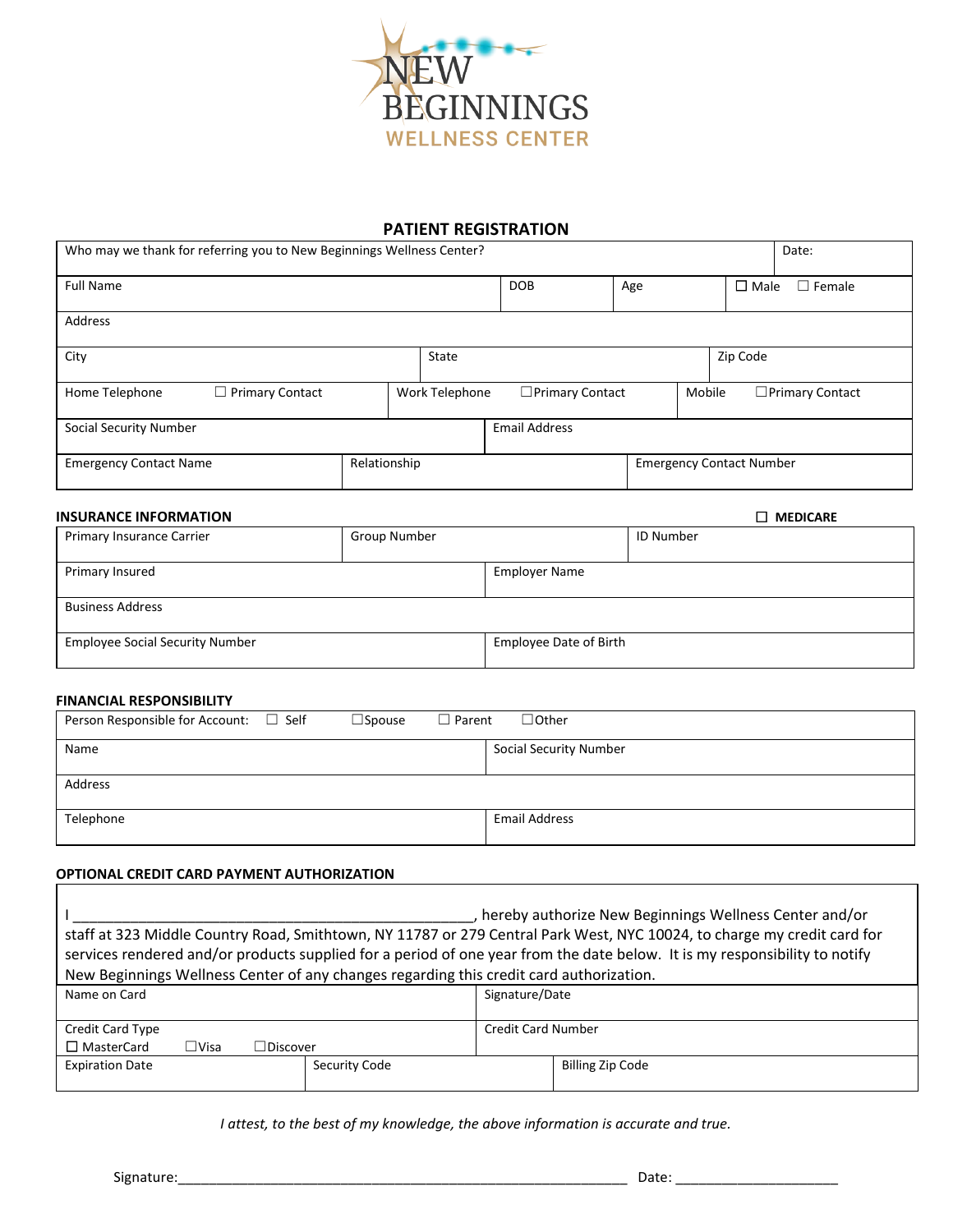

### **AUTHORIZATIONS & ACKNOWLEDGEMENTS**

*While it is never our intention to bring anything of a potentially negative bent into a health and healing relationship, we, along with other health care providers and hospitals, are obliged by the state of New York to ask that you read and sign the following:* 

**TREATMENT AUTHORIZATION:** I (print name) **authorize Chiropractic Care,** and the state of the state of the state of the state of the state of the state of the state of the state of the state of the state of the state of th including spinal adjustment, acupuncture services or neurofeedback therapy for myself or my minor child by the Doctors and staff at New Beginnings Wellness Center.

**INFORMED CONSENT:** Chiropractic care, like all forms of health care, while offering considerable benefit may also provide some level of risk. This level of risk is most often minimal, yet in rare cases injury has been associated with chiropractic care. The types of complications that have been reported secondary to chiropractic care include sprain/strain injuries, irritation of a disc condition, and rarely, fractures. One of the rarest complications associated with chiropractic care, occurring at a rate between one instance per one million to one per two million cervical spine (neck) adjustments may be a vertebral artery injury that could lead to stroke. Prior to receiving chiropractic care at this Chiropractic office, a health history and physical examination will be completed. These procedures are performed to assess your specific condition, your overall health and your spinal health. In addition, they will help us determine if there is any reason to modify your care or provide you with a referral to another health care provider. All relevant findings will be reported to you along with a care plan prior to beginning care. Chiropractic treatment, including spinal adjustment, has been the subject of government reports and multi-disciplinary studies conducted over many years and has been demonstrated to be an effective treatment for many neck and back conditions involving pain, numbness, muscle spasm, loss of mobility, headaches and other similar symptoms. The risk of injuries or complications from chiropractic treatment is substantially lower than that associated with many medical or other treatments, medications and procedures given for the same symptoms.

I understand that methods of treatment, may include but are not limited to, acupuncture, moxibustion, cupping, electrical stimulation, Tiu-Na (Chinese massage), and nutritional counseling. I have been informed that acupuncture is a generally safe method of treatment, but that it may have some side effects, including bruising, numbness or tingling near the needling sites that may last a few days, and dizziness or fainting. Bruising is a common side effect of cupping. Unusual risks of acupuncture include spontaneous miscarriage, nerve damage and organ puncture, including lung puncture (pneumothorax). Infection is another possible risk, although the Wellness Center uses sterile disposable needles and maintains a clean and safe environment. Burns and/or scarring are a potential risk of moxibustion and cupping. I understand that while this document describes the major risks of treatment, other side effects and risks may occur. I do not expect the Wellness Center to be able to anticipate and explain all possible risks and complications of treatments. I understand that results are not guaranteed.

I understand the Wellness Center staff may review my patient records and lab reports, but all my records will be kept confidential and will not be released without my written consent.

### **PRIOR CHIROPRACTIC TREATMENT INFORMATION**

| Name of Chiropractor:         | Location (city):           |
|-------------------------------|----------------------------|
| When was your last treatment: | Have you had x-rays taken? |

**MEDICAL DOCTOR:** New Beginnings Wellness Center believes your medical doctor is a vital part of your healthcare team. As such, upon your request, we will send evaluations and progress reports to the physicians listed below:

| <b>NAME:</b>    |        | <b>SPECIALTY:</b> |
|-----------------|--------|-------------------|
| <b>ADDRESS:</b> |        |                   |
| CITY:           | STATE: | <b>ZIP CODE:</b>  |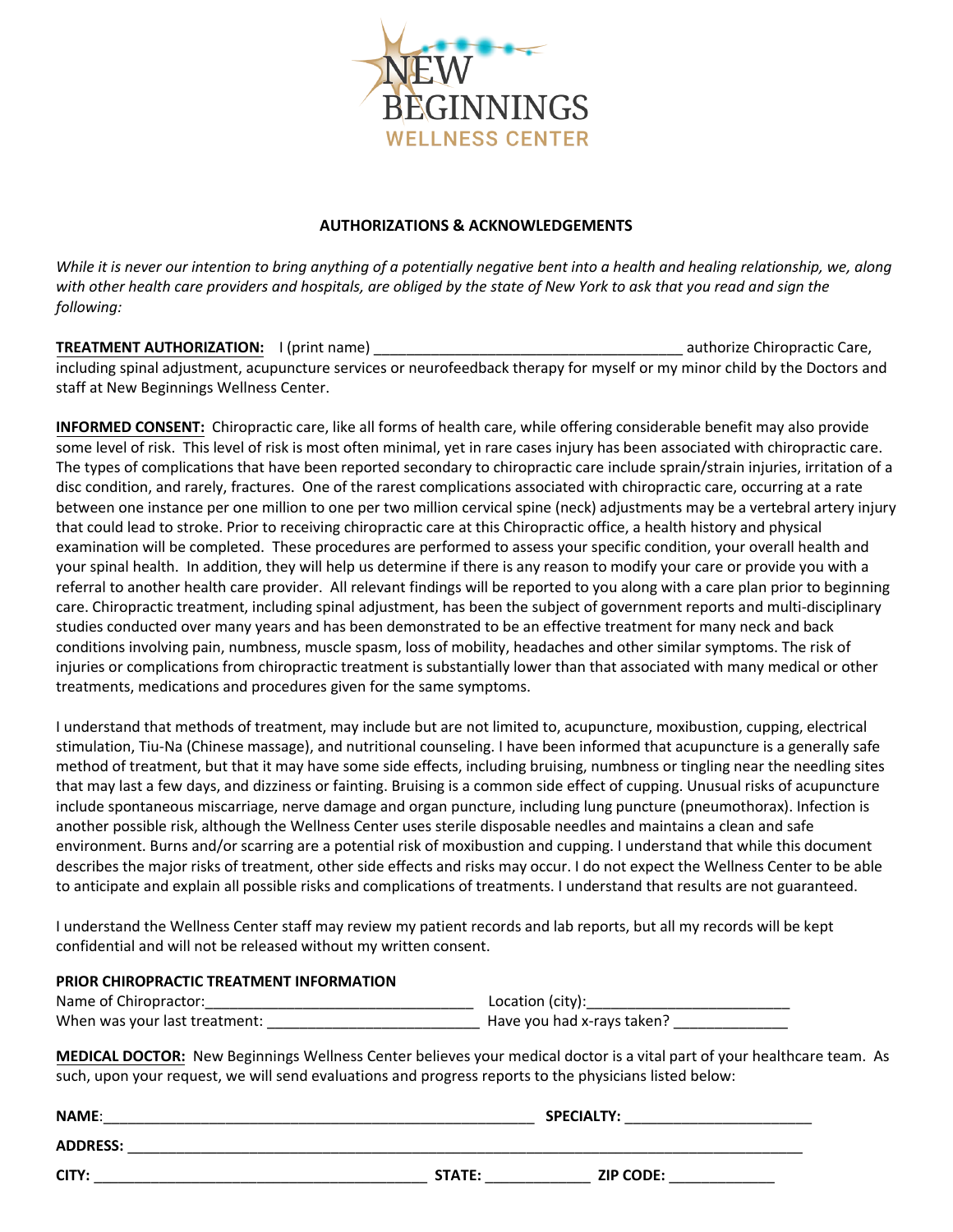**CANCELLATION AND/OR NO-SHOW POLICY:** New Beginnings Wellness Center urges you to keep every appointment, as consistent treatment provides optimal benefit. In the event you need to cancel an appointment, we require at least 48 hours' notice for new patients, 24 hours for existing patients, excluding Sunday. Patients who cancel without proper notice or fail to show for a scheduled appointment will be subject to a \$100 charge (new patients) or \$50 charge (existing) for each occurrence. Arrival more than 15 minutes after the time of your scheduled appointment may be considered a failed appointment.

**ASSIGNMENT OF BENEFITS:** I authorize payment of my Medicare and/or Insurance benefits to be made directly to New Beginnings Wellness Center on my behalf for services rendered. In the event my insurance carrier does not accept Assignment of Benefits, or if payments are made directly to me, I will endorse such payments to New Beginnings Wellness Center within five (5) days of receipt of payment.

**FINANCIAL/INSURANCE RESPONSIBILITY FOR ALL NEW BEGINNINGS WELLNESS SERVICES:** I understand and agree to the following policies regarding financial and insurance responsibilities. Payment is required at or before each visit. I am responsible for charges incurred for all treatment rendered. This responsibility includes co-pay, co-insurance, deductible amounts, non-covered and excluded items not paid for by my insurance carrier or other party responsible for coverage of my medical expenses. I agree that I am responsible for any payments for services my insurance carrier determines, either now or at a later date, to be unreasonable or not medically necessary. I further understand, New Beginnings Wellness Center will not be obligated to take action on my behalf against an insurance carrier for collecting or negotiating my insurance claim. I also agree to be responsible for costs and expenses, including court costs, attorney fees and interest, should it be necessary for New Beginnings Wellness Center to take action to secure payment of an outstanding balance owed.

**FURTHER NOTICES AS TO POLICIES REGARDING MEDICARE:** New Beginnings Wellness Center is a participating provider of Medicare; as such we will handle all billing to Medicare and any secondary insurance. Medicare requires you to satisfy a yearly deductible before they will begin paying benefits. Medicare will deduct the deductible amount from the first claim they receive each calendar year. Unless you have satisfied your annual deductible with another Medicare provider's office, you are responsible to pay your deductible to New Beginnings Wellness Center. After your deductible is satisfied, Medicare will reimburse us 80% of their standard fee for Chiropractic Adjustments Only. Therefore, your payment responsibility is 20% of the standard Medicare fee for Chiropractic Adjustments. I understand that, in certain circumstances, Medicare may find that Chiropractic treatments are not "reasonable and/or medically necessary" for the illness, injury or condition for which I am seeking treatment. I understand that Medicare bases this ruling on the diagnosis provided by my physician and their standards for that diagnosis. I understand, in this case, I will be responsible for any and all charges incurred.

**NO GUARANTEES:** I recognize that the practice of Chiropractic is as much an art as a science, and therefore acknowledge that no guarantees have been or can be made regarding the likelihood of success or outcome of any treatment and/or therapy rendered at New Beginnings Wellness Center.

**REVOCATION OF AUTHORIZATIONS:** These authorizations may be revoked by me, in writing, at any time. Such revocation will not affect my financial responsibility to pay for services rendered.

**PATIENT ACKNOWLEDGEMENT:** I certify that the information I provide to my doctors, therapists, and insurance company is correct. I certify that I am here to receive medical care and for no other purposes. I do not represent a third party.

By signing and dating this form I acknowledge I have discussed, or have had the opportunity to discuss, with my doctor the nature and purpose of Chiropractic treatment in general and my treatment in particular (including my individualized Plan of Care) as well as the contents of these Acknowledgements and Authorizations.

I consent to the Chiropractic treatments offered or recommended to me by my Doctor. I intend this consent to apply to all my present and future Chiropractic care.

| Patient's Signature | Date |
|---------------------|------|
| Office Signature    | Date |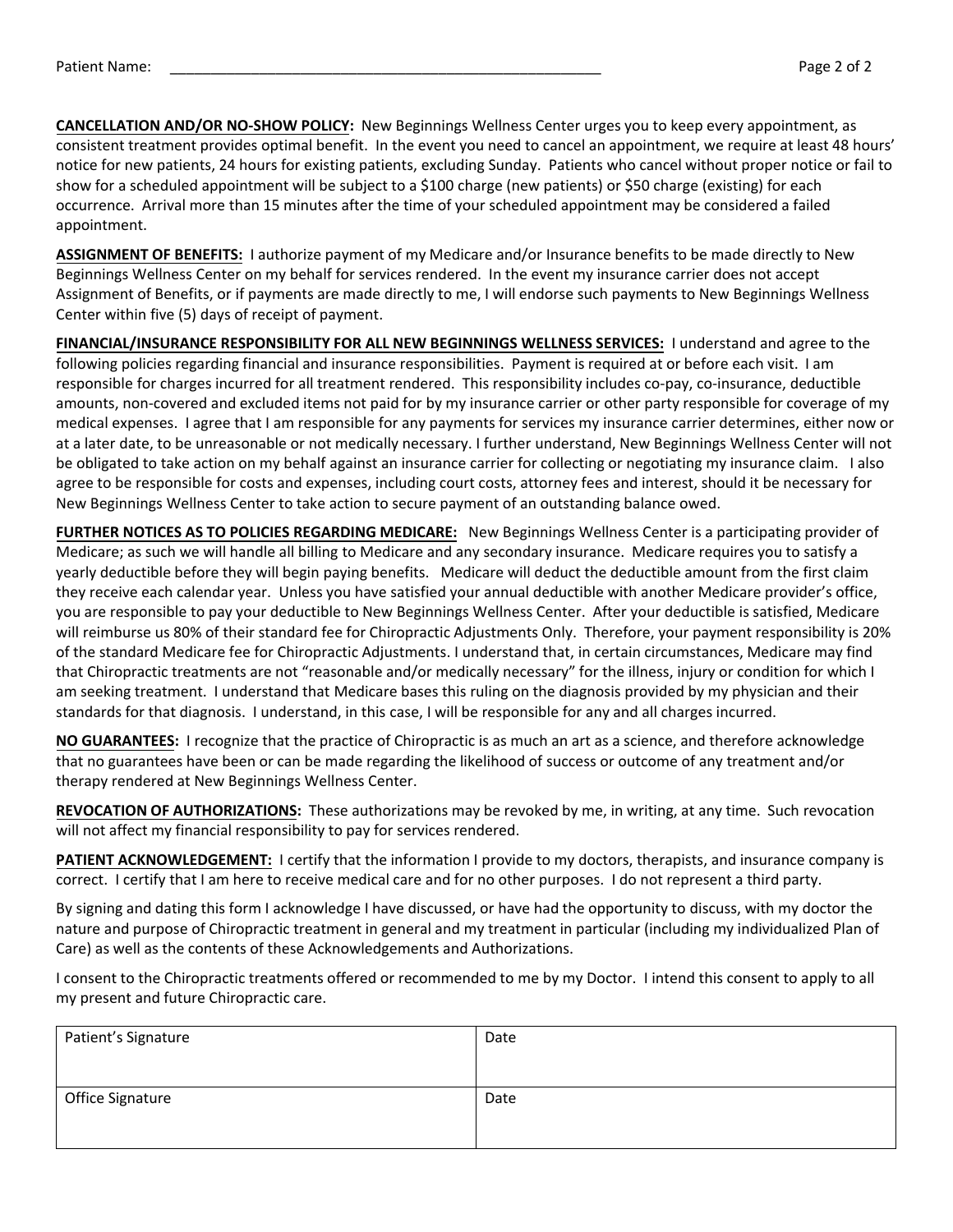

# **Acknowledgement of Receipt**

# **Notice of Privacy Practices**

By signing and dating this form I acknowledge that I have received a copy of New Beginnings Wellness Center's Notice of Privacy Practices:

| Patient's Name (Please print) | Last four digits of your Social Security Number: |
|-------------------------------|--------------------------------------------------|
| Patient's Signature           | Date                                             |

If executed by a patient's personal representative, please complete the information in the space below:

| Personal Representative's Name (Please print) | Relationship |
|-----------------------------------------------|--------------|
|                                               |              |
|                                               |              |
| Personal Representative's Signature           | Date         |
|                                               |              |
|                                               |              |
|                                               |              |

If executed by a patient's legal guardian, please complete the information in the space below:

| Legal Guardian's Name (Please print) | Relationship |
|--------------------------------------|--------------|
|                                      |              |
|                                      |              |
| Legal Guardian's Signature           | Date         |
|                                      |              |
|                                      |              |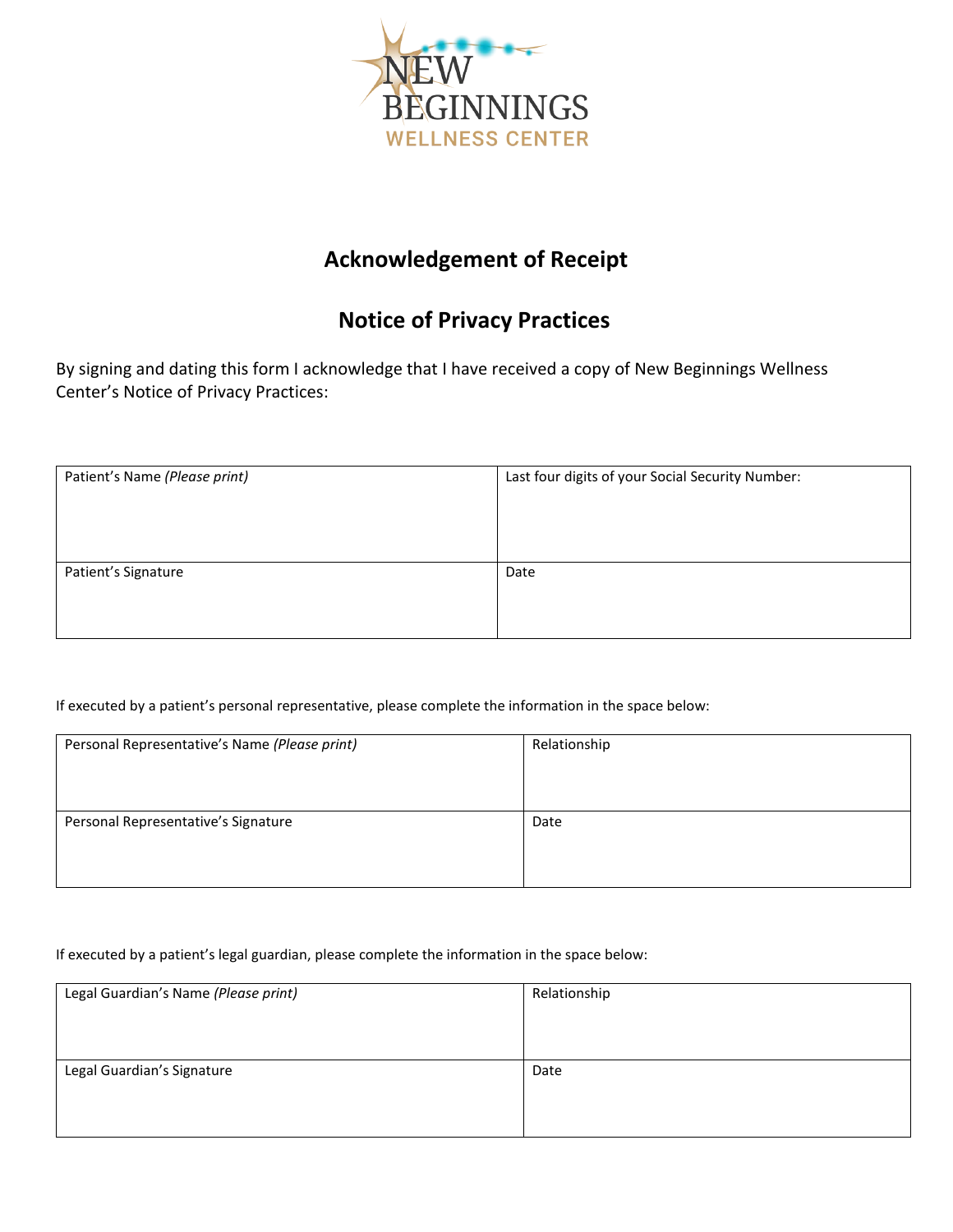

## **HIPPA NOTIFICATION ELECTRONIC MAIL (EMAIL) COMMUNICATIONS**

*The goal of New Beginnings Wellness Center is to make communications between you and our offices as easy for you as possible. As such, you have the right to request that we communicate with you via electronic mail (email). However, prior to consenting to such communication, please take a moment to realize any and all privacy risks associated with this form of communication.* 

Email communications are a two-way communication. However, responses and replies to emails sent to or received by either you or New Beginnings Wellness Center may be hours or days apart. As such, acute conditions should never be addressed using email communication.

Although New Beginnings Wellness Center will make every effort to maintain privacy, email messages, on any device, have Internet privacy risks, as there is no way to ensure an email is completely tamper resistant. That being said, you should not use email to discuss anything you wish to remain entirely confidential.

In order to forward and/or process and/or respond to your email, individuals at New Beginnings Wellness Center, other than the intended recipient, may have access to or read your email message. Please remember, email communication is not a means of private communication.

This document, along with any and all communications, may become part of your New Beginnings Wellness medical record.

### **PATIENT REQUEST FOR EMAIL COMMUNICATION**

*Please complete the information below if you wish to communicate New Beginnings Wellness Center via email, knowing there are inherent privacy risks.* 

| Pati.<br>Nar<br>une،<br>__________<br>________ | .<br><br>ור<br>______ |
|------------------------------------------------|-----------------------|
|                                                |                       |

Email Address: **Email Address:**  $\overline{a}$ 

*Please initial each line and sign below:* 

| The email address contained herein is accurate, and I accept full responsibility for messages sent to or from this |
|--------------------------------------------------------------------------------------------------------------------|
| address.                                                                                                           |

\_\_\_\_\_\_I have read, reviewed, and received a copy of this HIPPA Notification: Electronic Mail Communications.

\_\_\_\_\_\_I understand and acknowledge that there are inherent privacy risks when communication is over the Internet.

| I agree to hold New Beginnings Wellness Center and its agents and representatives harmless from any and all |
|-------------------------------------------------------------------------------------------------------------|
| claims and liabilities arising from or related to this Request for Email Communications.                    |
| $\Box$ Patient does not consent to email communication.                                                     |

Patient Signature: \_\_\_\_\_\_\_\_\_\_\_\_\_\_\_\_\_\_\_\_\_\_\_\_\_\_\_\_\_\_\_\_\_\_\_\_\_\_\_\_\_\_\_ Date:\_\_\_\_\_\_\_\_\_\_\_\_